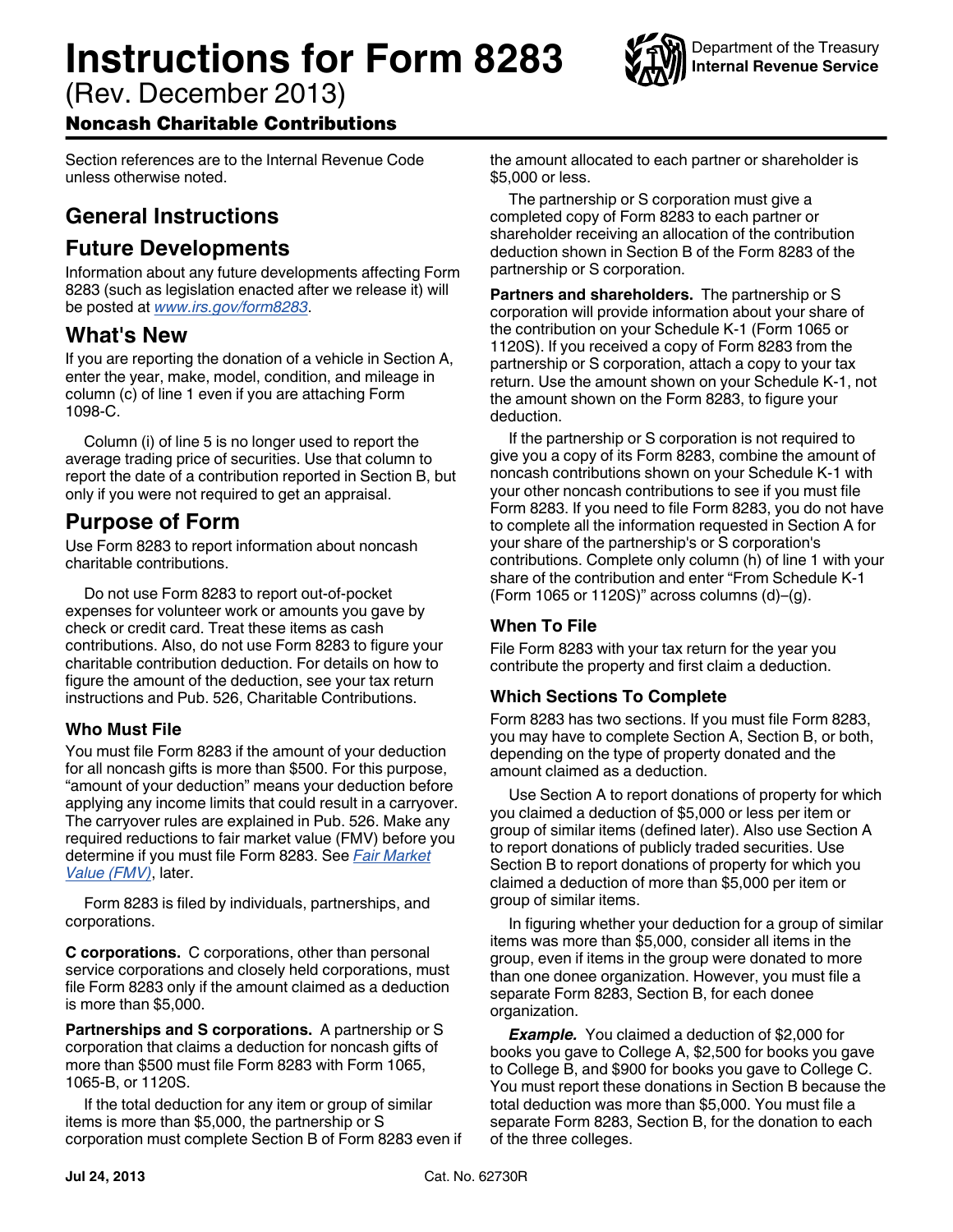<span id="page-1-0"></span>**Section A.** Include in Section A only the following items.

1. Items (or groups of similar items as defined later) for which you claimed a deduction of \$5,000 or less per item (or group of similar items).

2. The following publicly traded securities even if the deduction is more than \$5,000:

a. Securities listed on an exchange in which quotations are published daily,

b. Securities regularly traded in national or regional over-the-counter markets for which published quotations are available, or

c. Securities that are shares of a mutual fund for which quotations are published on a daily basis in a newspaper of general circulation throughout the United States.

**Section B.** Include in Section B only items (or groups of similar items) for which you claimed a deduction of more than \$5,000. Do not include publicly traded securities reportable in Section A. With certain exceptions, items reportable in Section B require a written appraisal by a qualified appraiser. You must file a separate Form 8283, Section B, for each donee organization and each item of property (or group of similar items).

#### **Similar Items of Property**

Similar items of property are items of the same generic category or type, such as coin collections, paintings, books, clothing, jewelry, nonpublicly traded stock, land, or buildings.

*Example.* You claimed a deduction of \$400 for clothing, \$7,000 for publicly traded securities (quotations published daily), and \$6,000 for a collection of 15 books (\$400 each). Report the clothing and securities in Section A and the books (a group of similar items) in Section B.

### **Special Rule for Certain C Corporations**

A special rule applies for deductions taken by certain C corporations under section 170(e)(3) or (4) for certain contributions of inventory or scientific equipment.

To determine if you must file Form 8283 or which section to complete, use the difference between the amount you claimed as a deduction and the amount you would have claimed as cost of goods sold (COGS) had you sold the property instead. This rule is only for purposes of Form 8283. It does not change the amount or method of figuring your contribution deduction.

If you do not have to file Form 8283 because of this rule, you must attach a statement to your tax return (similar to the one in the example below). Also, attach a statement if you must complete Section A, instead of Section B, because of this rule.

**Example.** You donated clothing from your inventory for the care of the needy. The clothing cost you \$5,000 and your claimed charitable deduction is \$8,000. Complete Section A instead of Section B because the difference between the amount you claimed as a charitable deduction and the amount that would have

been your COGS deduction is \$3,000 (\$8,000 – \$5,000). Attach a statement to Form 8283 similar to the following:

#### **Form 8283—Inventory**

| Contribution deduction        | \$8,000    |
|-------------------------------|------------|
| COGS (if sold, not donated)   | $-5.000$   |
| For Form 8283 filing purposes | $= $3.000$ |

## **Fair Market Value (FMV)**

Although the amount of your deduction determines if you have to file Form 8283, you also need to have information about the FMV of your contribution to complete the form.

FMV is the price a willing, knowledgeable buyer would pay a willing, knowledgeable seller when neither has to buy or sell.

You may not always be able to deduct the FMV of your contribution. Depending on the type of property donated, you may have to reduce the FMV to figure the deductible amount, as explained next.

**Reductions to FMV.** The amount of the reduction (if any) depends on whether the property is ordinary income property or capital gain property. Attach a statement to your tax return showing how you figured the reduction.

*Ordinary income property.* Ordinary income property is property that would result in ordinary income or short-term capital gain if it were sold at its FMV on the date it was contributed. Examples of ordinary income property are inventory, works of art created by the donor, and capital assets held for 1 year or less. The deduction for a gift of ordinary income property is limited to the FMV minus the amount that would be ordinary income or short-term capital gain if the property were sold.

*Capital gain property.* Capital gain property is property that would result in long-term capital gain if it were sold at its FMV on the date it was contributed. For purposes of figuring your charitable contribution, capital gain property also includes certain real property and depreciable property used in your trade or business and, generally, held more than 1 year. However, to the extent of any gain from the property that must be recaptured as ordinary income under section 1245, section 1250, or any other Code provision, the property is treated as ordinary income property.

You usually may deduct gifts of capital gain property at their FMV. However, you must reduce the FMV by the amount of any appreciation if any of the following apply. The capital gain property is contributed to certain

private nonoperating foundations. This rule does not apply to qualified appreciated stock.

You choose the 50% limit instead of the special 30% limit for capital gain property.

• The contributed property is [intellectual property](#page-2-0) (as defined later).

The contributed property is certain taxidermy property.

The contributed property is tangible personal property that is put to an unrelated use (as defined in Pub. 526) by the charity.

• The contributed property is certain tangible personal property with a claimed value of more than \$5,000 and is sold, exchanged, or otherwise disposed of by the charity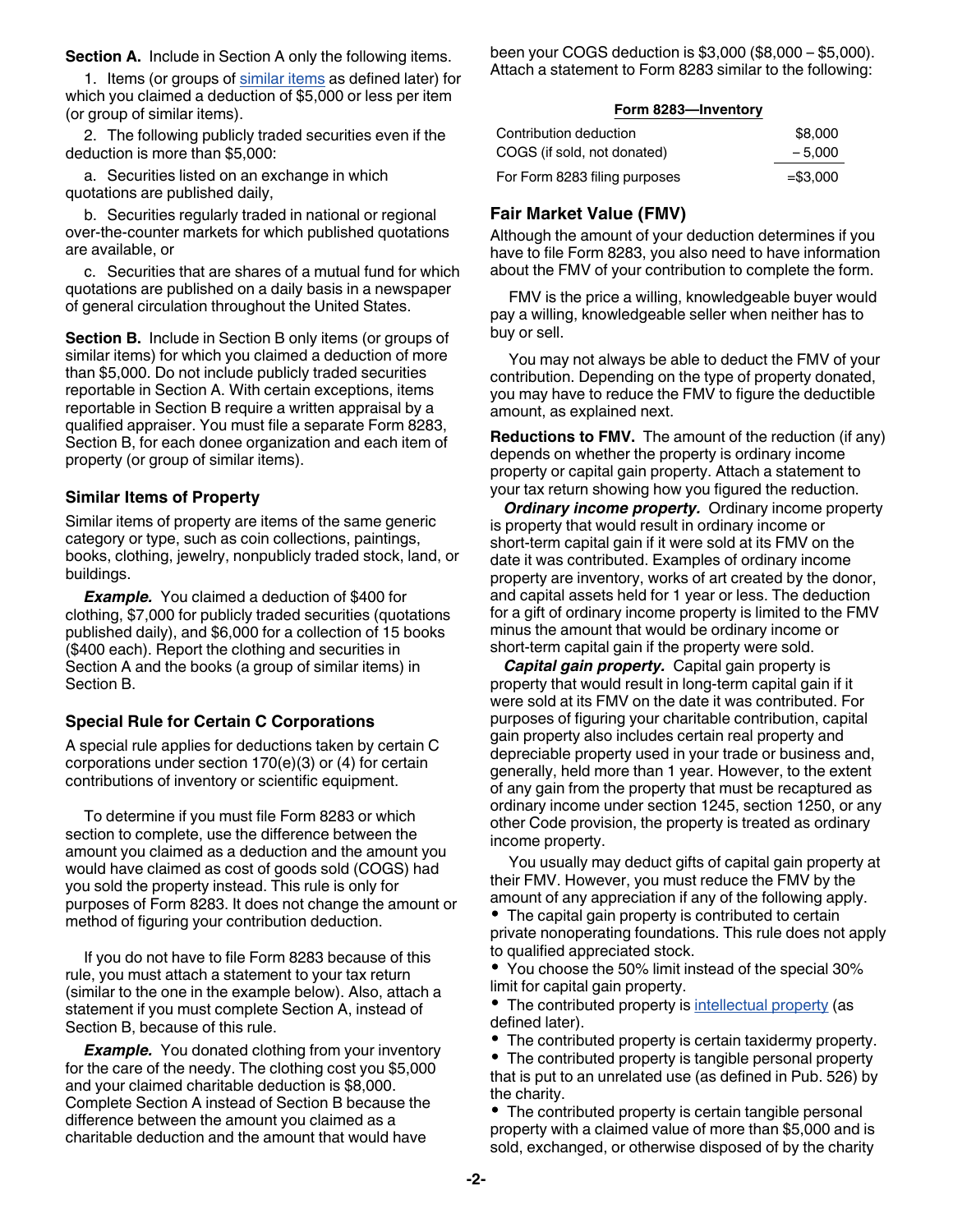<span id="page-2-0"></span>during the year in which you made the contribution, and the charity has not made the required certification of exempt use (such as on Form 8282, Part IV).

**Qualified conservation contribution.** A qualified conservation contribution is a donation of a qualified real property interest, such as an easement, exclusively for certain conservation purposes. The donee must be a qualified organization as defined in section 170(h)(3) and must have the resources to be able to monitor and enforce the conservation easement or other conservation restrictions. To enable the organization to do this, you must give it documents, such as maps and photographs, that establish the condition of the property at the time of the gift.

If the donation has no material effect on the real property's FMV, or enhances rather than reduces its FMV, no deduction is allowable. For example, little or no deduction may be allowed if the property's use is already restricted, such as by zoning or other law or contract, and the donation does not further restrict how the property can be used.

The FMV of a conservation easement cannot be determined by applying a standard percentage to the FMV of the underlying property. The best evidence of the FMV of an easement is the sales price of a comparable easement. If there are no comparable sales, the before and after method may be used.

Attach a statement that:

• Identifies the conservation purposes furthered by your donation,

Shows, if before and after valuation is used, the FMV of the underlying property before and after the gift,

• States whether you made the donation in order to get a permit or other approval from a local or other governing authority and whether the donation was required by a contract, and

• If you or a related person has any interest in other property nearby, describes that interest.

If an appraisal is required, it must include the method of valuation (such as the income approach or the market data approach) and the specific basis for the valuation (such as specific comparable sales transactions).

*Easements on buildings in historic districts.* You cannot claim a deduction for this type of contribution unless the contributed interest includes restrictions preserving the entire exterior of the building (including front, sides, rear, and height) and prohibiting any change to the exterior of the building inconsistent with its historical character. If you claim a deduction for this type of contribution, you must include with your return:

A signed copy of a qualified appraisal,

• Photographs of the entire exterior of the building, and

٠ A description of all restrictions on the development of the building. The description of the restrictions can be made by attaching a copy of the easement deed. If you donate this type of property and claim a deduction of more than \$10,000, your deduction will not be allowed unless you pay a \$500 filing fee. See Form 8283-V and its instructions.

For more information about qualified conservation contributions, see Pub. 526 and Pub. 561, Determining the Value of Donated Property. Also see section 170(h), Regulations section 1.170A-14, and Notice 2004-41. Notice 2004-41, 2004-28 I.R.B. 31, is available at *[www.irs.gov/irb/2004-28\\_IRB/ar09.html](http://www.irs.gov/irb/2004-28_IRB/ar09.html)*.

**Intellectual property.** The FMV of intellectual property must be reduced to figure the amount of your deduction, as explained earlier. Intellectual property means a patent, copyright (other than a copyright described in section 1221(a)(3) or 1231(b)(1)(C)), trademark, trade name, trade secret, know-how, software (other than software described in section 197(e)(3)(A)(i)), or similar property, or applications or registrations of such property.

However, you may be able to claim additional charitable contribution deductions in the year of the contribution and later years based on a percentage of the donee's net income, if any, from the property. The amount of the donee's net income from the property will be reported to you on Form 8899, Notice of Income From Donated Intellectual Property. See Pub. 526 for details.

**Clothing and household items.** The FMV of used household items and clothing is usually much lower than when new. A good measure of value might be the price that buyers of these used items actually pay in consignment or thrift shops. You can also review classified ads in the newspaper or on the Internet to see what similar products sell for.

You cannot claim a deduction for clothing or household items you donate unless the clothing or household items are in good used condition or better. However, you can claim a deduction for a contribution of an item of clothing or household item that is not in good used condition or better if you deduct more than \$500 for it and include a qualified appraisal of it with your return.

### **Qualified Vehicle Donations**

A qualified vehicle is any motor vehicle manufactured primarily for use on public streets, roads, and highways; a boat; or an airplane. However, property held by the donor primarily for sale to customers, such as inventory of a car dealer, is not a qualified vehicle.

If you donate a qualified vehicle with a claimed value of more than \$500, you cannot claim a deduction unless you attach to your return a copy of the contemporaneous written acknowledgment you received from the donee organization. The donee organization may use Copy B of Form 1098-C as the acknowledgment. An acknowledgment is considered contemporaneous if the donee organization furnishes it to you no later than 30 days after the:

• Date of the sale, if the donee organization sold the vehicle in an arm's length transaction to an unrelated party, or

Date of the contribution, if the donee organization will not sell the vehicle before completion of a material improvement or significant intervening use, or the donee organization will give or sell the vehicle to a needy individual for a price significantly below FMV in direct furtherance of the organization's charitable purpose of relieving the poor and distressed or underprivileged who are in need of a means of transportation.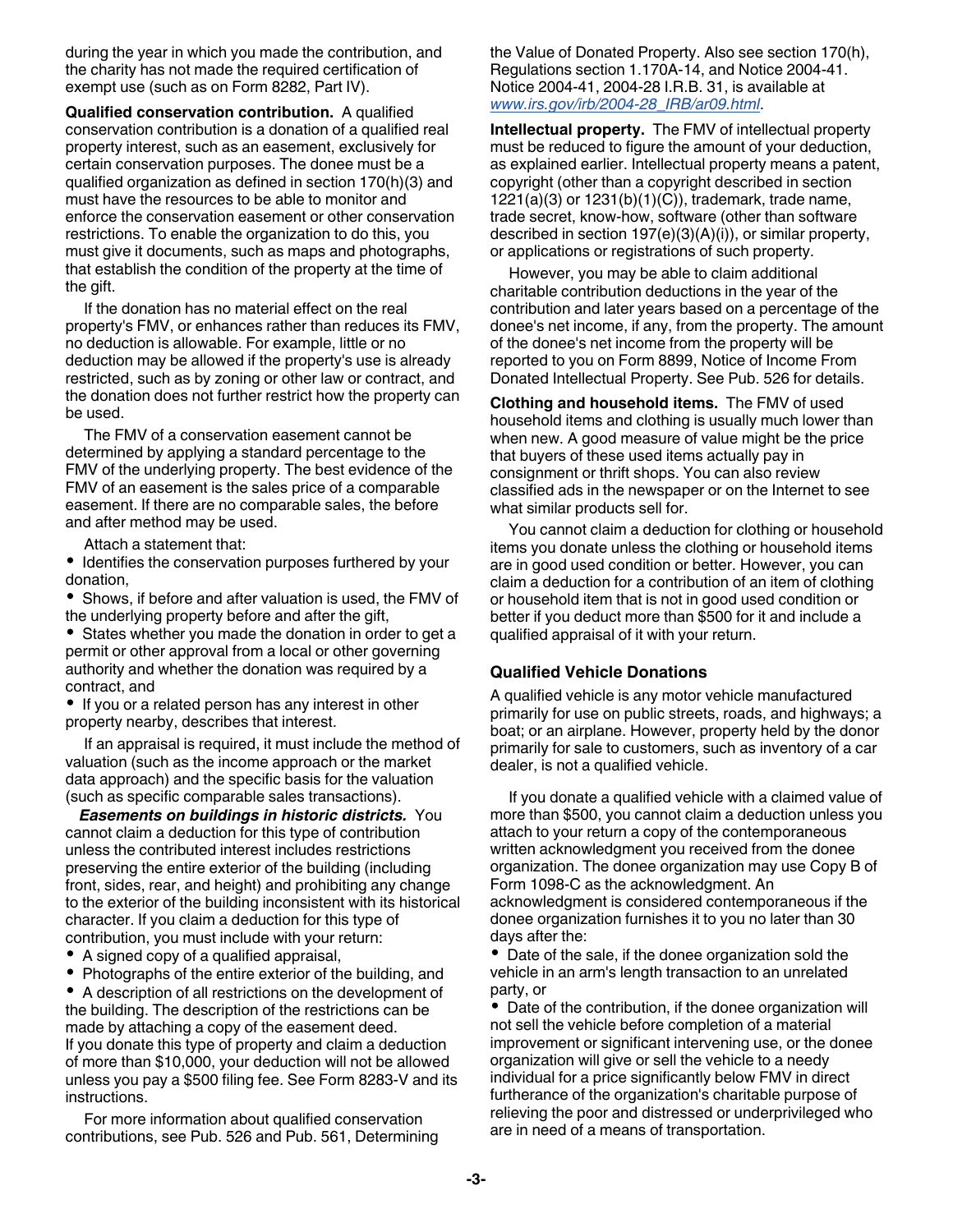For a donated vehicle with a claimed value of more than \$500, you can deduct the smaller of the vehicle's FMV on the date of the contribution or the gross proceeds received from the sale of the vehicle, unless an exception applies as explained below. Form 1098-C (or other acknowledgment) will show the gross proceeds from the sale if no exception applies. If the FMV of the vehicle was more than your cost or other basis, you may have to reduce the FMV to figure the deductible amount, as described under *[Reductions to FMV](#page-1-0)*, earlier.

If any of the following exceptions apply, your deduction is not limited to the gross proceeds received from the sale. Instead, you generally can deduct the vehicle's FMV on the date of the contribution if the donee organization: Makes a significant intervening use of the vehicle

before transferring it,

Makes a material improvement to the vehicle before transferring it, or

Gives or sells the vehicle to a needy individual for a price significantly below FMV in direct furtherance of the organization's charitable purpose of relieving the poor and distressed or underprivileged who are in need of a means of transportation.

Form 1098-C (or other acknowledgment) will show if any of these exceptions apply. If the FMV of the vehicle was more than your cost or other basis, you may have to reduce the FMV to figure the deductible amount, as described under *[Reductions to FMV](#page-1-0)*, earlier.

**Determining FMV.** A used car guide may be a good starting point for finding the FMV of your vehicle. These guides, published by commercial firms and trade organizations, contain vehicle sale prices for recent model years. The guides are sometimes available from public libraries or from a loan officer at a bank, credit union, or finance company. You can also find used car pricing information on the Internet.

An acceptable measure of the FMV of a donated vehicle is an amount not in excess of the price listed in a used vehicle pricing guide for a private party sale of a similar vehicle. However, the FMV may be less than that amount if the vehicle has engine trouble, body damage, high mileage, or any type of excessive wear. The FMV of a donated vehicle is the same as the price listed in a used vehicle pricing guide for a private party sale only if the guide lists a sales price for a vehicle that is the same make, model, and year, sold in the same area, in the same condition, with the same or similar options or accessories, and with the same or similar warranties as the donated vehicle.

**Example.** Neal donates his car, which he bought new in 2006 for \$20,000. A used vehicle pricing guide shows the FMV for his car is \$9,000. Neal receives a Form 1098-C showing the car was sold for \$7,000. Neal can deduct \$7,000 and must attach Form 1098-C to his return.

**More information.** For details, see Pub. 526 or Notice 2005-44. Notice 2005-44, 2005-25 I.R.B. 1287, is available at *[www.irs.gov/irb/2005-25\\_IRB/ar09.html](http://www.irs.gov/irb/2005-25_IRB/ar09.html)*.

### **Additional Information**

You may want to see Pub. 526 and Pub. 561. If you contributed depreciable property, see Pub. 544, Sales and Other Disposition of Assets.

# **Specific Instructions**

**Identifying number.** Individuals must enter their social security number. All other filers should enter their employer identification number.

## **Section A**

## **Part I, Information on Donated Property**

#### **Line 1**

**Column (b).** Check the box if the donated property is a qualified vehicle (defined earlier). If you are not attaching Form 1098-C (or other acknowledgment) to your return, enter the vehicle identification number (VIN) in the spaces provided below the checkbox.

You can find the VIN on the vehicle registration, the title, the proof of insurance, or the vehicle itself. Generally, the VIN is 17 characters made up of numbers and letters.

If the VIN has fewer than 17 characters, enter a zero in each of the remaining entry spaces to the left of the VIN. For example, if the VIN is "555555X555555," then enter "0000555555X555555."

**Column (c).** Describe the property in sufficient detail. The greater the value of the property, the more detail you must provide. For example, a personal computer should be described in more detail than pots and pans.

If the donated property is a vehicle, give the year, make, model, condition, and mileage at the time of the donation (for example, "1963 Studebaker Lark, fair condition, 135,000 miles") regardless of whether you attach a Form 1098-C or other acknowledgment. If you do not know the actual mileage, use a good faith estimate based on car repair records or similar evidence.

For securities, include the following:

- Company name,
- Number of shares,
- $\bullet$ Kind of security,
- Whether a share of a mutual fund, and
- Whether regularly traded on a stock exchange or in an over-the-counter market.

**Note.** If the amount you claimed as a deduction for the item is \$500 or less, you do not have to complete columns (e), (f), and (g).

**Column (e).** Enter the approximate date you acquired the property. If it was created, produced, or manufactured by or for you, enter the date it was substantially completed.

If you are donating a group of similar items and you acquired the items on various dates (but have held all the items for at least 12 months), you can enter "Various."

**Column (f).** State how you acquired the property. This could be by purchase, gift, inheritance, or exchange.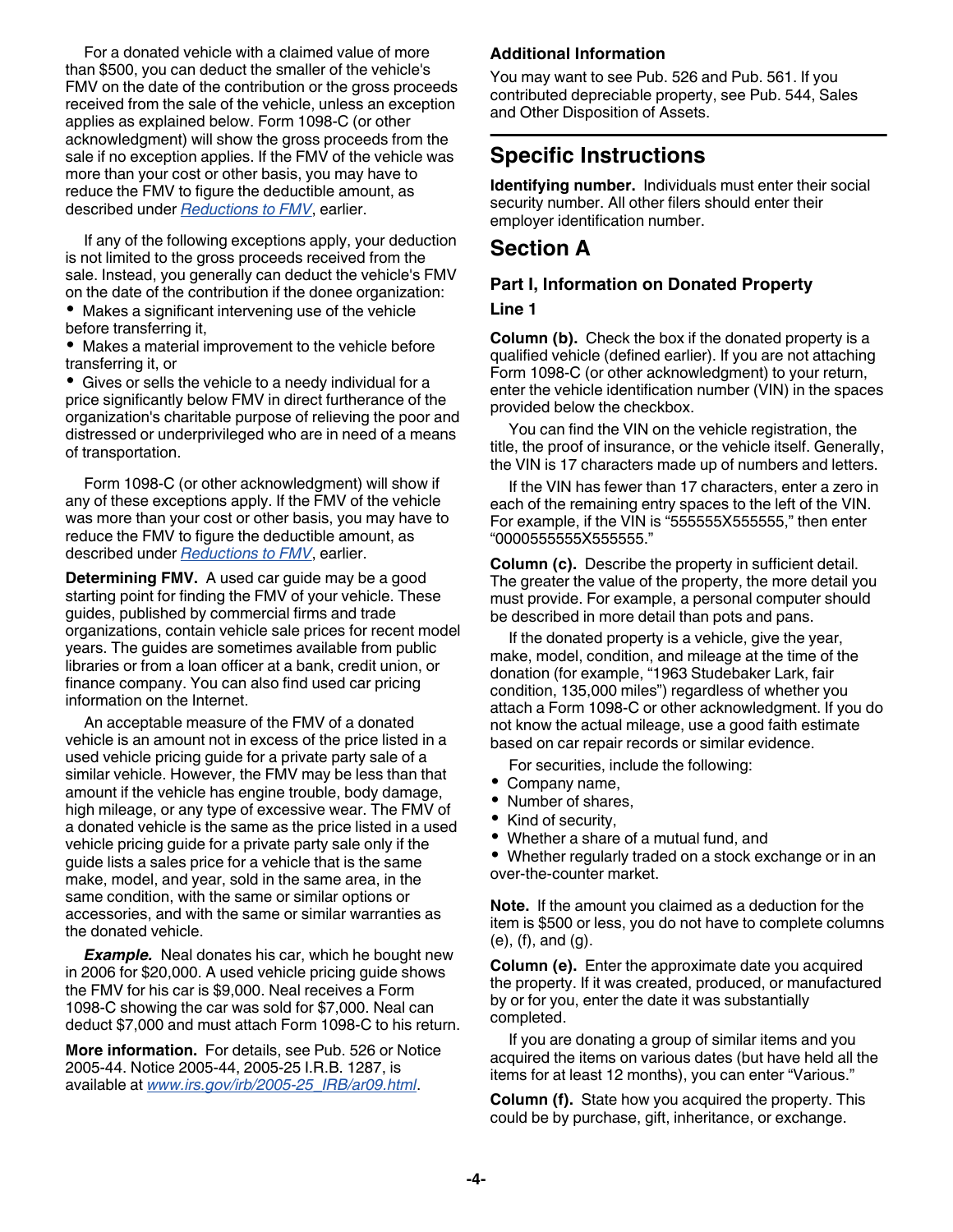**Column (g).** Do not complete this column for property held at least 12 months or publicly traded securities. Keep records on cost or other basis.

**Note.** If you have reasonable cause for not providing the information in columns (e) and (g), attach an explanation.

**Column (h).** Enter the FMV of the property on the date you donated it. You must attach a statement if:

You were required to reduce the FMV to figure the amount of your deduction, or

You gave a qualified conservation contribution for which you claimed a deduction of \$5,000 or less. See *[Fair Market Value \(FMV\)](#page-1-0)*, earlier, for the type of statement to attach.

**Column (i).** Enter the method(s) you used to determine the FMV.

Examples of entries to make include "Appraisal," "Thrift shop value" (for clothing or household items), "Catalog" (for stamp or coin collections), or "Comparable sales" (for real estate and other kinds of assets). See Pub. 561.

## **Part II, Partial Interests and Restricted Use Property**

If Part II applies to more than one property, attach a separate statement. Give the required information for each property separately. Identify which property listed in Part I the information relates to.

## **Lines 2a Through 2e**

Complete lines 2a–2e only if you contributed less than the entire interest in the donated property during the tax year and claimed a deduction for it of \$5,000 or less. On line 2b, enter the amount claimed as a deduction for this tax year and in any prior tax years for gifts of a partial interest in the same property.

## **Lines 3a Through 3c**

Complete lines 3a–3c only if you attached restrictions to the right to the income, use, or disposition of the donated property. An example of a "restricted use" is furniture that you gave only to be used in the reading room of an organization's library. Attach a statement explaining (1) the terms of any agreement or understanding regarding the restriction, and (2) whether the property is designated for a particular use.

# **Section B**

Include in Section B only items (or groups of similar items) for which you claimed a deduction of more than \$5,000. File a separate Form 8283, Section B, for:

- Each donee, and
- Each item of property, except for an item that is part of a group of similar items.

## **Part I, Information on Donated Property**

You must get a written appraisal from a qualified appraiser before completing Part I. However, see *Exceptions* below.

Generally, you do not need to attach the appraisals to your return but you should keep them for your records. But

#### see *Art valued at \$20,000 or more*, *Clothing and household items not in good used condition*, *Easements on buildings in historic districts*, and *Deduction of more than \$500,000*, later.

**Exceptions.** You do not need a written appraisal if the property is:

1. Nonpublicly traded stock of \$10,000 or less,

2. A vehicle (including a car, boat, or airplane) if your deduction for the vehicle is limited to the gross proceeds from its sale,

3. Intellectual property (as defined earlier),

4. Certain securities considered to have market quotations readily available (see Regulations section 1.170A-13(c)(7)(xi)(B)),

5. Inventory and other property donated by a corporation that are "qualified contributions" for the care of the ill, the needy, or infants, within the meaning of section 170(e)(3)(A), or

6. Stock in trade, inventory, or property held primarily for sale to customers in the ordinary course of your trade or business.

Although a written appraisal is not required for the types of property just listed, you must provide certain information in Part I of Section B (see *[Line 5](#page-5-0)*) and have the donee organization complete Part IV.

**Art valued at \$20,000 or more.** If your total deduction for art is \$20,000 or more, you must attach a complete copy of the signed appraisal. For individual objects valued at \$20,000 or more, a photograph must be provided upon request. The photograph must be of sufficient quality and size (preferably an 8 x 10 inch color photograph or a color transparency no smaller than 4 x 5 inches) to fully show the object.

**Clothing and household items not in good used condition.** You must include with your return a qualified appraisal of any single item of clothing or any household item that is not in good used condition or better for which you deduct more than \$500. The appraisal is required whether the donation is reportable in Section A or Section B. See *[Clothing and household items](#page-2-0)*, earlier.

**Easements on buildings in historic districts.** If you claim a deduction for a qualified conservation contribution of an easement on the exterior of a building in a registered historic district, you must include a signed copy of a qualified appraisal, photographs, and certain other information with your return. See *[Easements on buildings](#page-2-0)  [in historic districts](#page-2-0)*, under *Fair Market Value (FMV)*, earlier.

**Deduction of more than \$500,000.** If you claim a deduction of more than \$500,000 for an item (or group of similar items) donated to one or more donees, you must attach a signed copy of a qualified appraisal of the property to your return unless an exception applies. See *Exceptions*, earlier.

## **Appraisal Requirements**

The appraisal must be made by a qualified appraiser (defined later) in accordance with generally accepted appraisal standards. It also must meet the relevant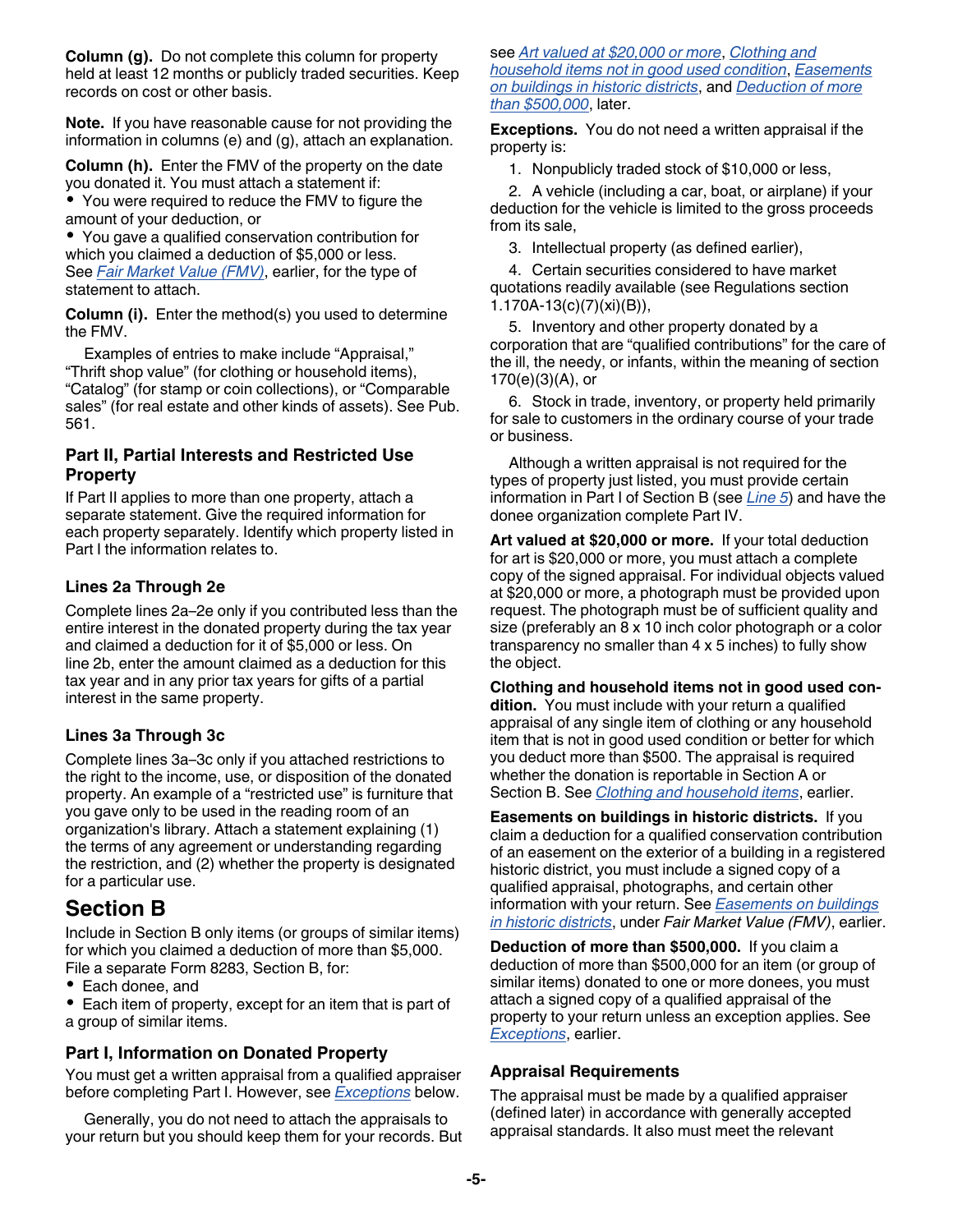<span id="page-5-0"></span>requirements of Regulations section 1.170A-13(c)(3) and Notice 2006-96. Notice 2006-96, 2006-46 I.R.B. 902, is available at

*[www.irs.gov/irb/2006-46\\_IRB/ar13.html](http://www.irs.gov/irb/2006-46_IRB/ar13.html)*.

The appraisal must be made not earlier than 60 days before the date you contribute the property. You must receive the appraisal before the due date (including extensions) of the return on which you first claim a deduction for the property. For a deduction first claimed on an amended return, the appraisal must be received before the date the amended return was filed.

A separate qualified appraisal and a separate Form 8283 are required for each item of property except for an item that is part of a group of similar items. Only one appraisal is required for a group of similar items contributed in the same tax year, if it includes all the required information for each item. The appraiser may group similar items with a collective value appraised at \$100 or less.

If you gave similar items to more than one donee for which you claimed a total deduction of more than \$5,000, you must attach a separate form for each donee.

**Example.** You claimed a deduction of \$2,000 for books given to College A, \$2,500 for books given to College B, and \$900 for books given to a public library. You must attach a separate Form 8283 for each donee.

#### **Line 4**

Check only one box on line 4 of each Form 8283. Complete as many separate Forms 8283 as necessary so that only one box has to be checked on line 4 of each Form 8283.

**Vehicles.** If you check box "i" to indicate the donated property is a vehicle, you must attach to your return a copy of Form 1098-C (or other acknowledgment) you received from the donee organization.

#### **Line 5**

You must complete at least column (a) of line 5 (and column (b) if applicable) before submitting Form 8283 to the donee. You may then complete the remaining columns.

**Column (a).** Provide a detailed description so a person unfamiliar with the property could be sure the property that was appraised is the property that was contributed. The greater the value of the property, the more detail you must provide.

For a qualified conservation contribution, describe the easement terms in detail, or attach a copy of the easement deed.

A description of donated securities should include the company name and number of shares donated.

**Column (c).** Include the FMV from the appraisal. If you were not required to get an appraisal, include the FMV you determine to be correct.

**Column (d).** If you are donating a group of similar items and you acquired the items on various dates (but have held all the items for at least 12 months), you can enter "Various."

**Columns (d)–(f).** If you have reasonable cause for not providing the information in columns (d), (e), or (f), attach an explanation so your deduction will not automatically be disallowed.

For a qualified conservation contribution, indicate whether you are providing information about the underlying property or about the easement.

**Column (g).** A bargain sale is a transfer of property that is in part a sale or exchange and in part a contribution. Enter the amount received for bargain sales.

**Column (h).** Complete column (h) only if you were not required to get an appraisal, as explained earlier.

**Column (i).** Complete column (i) only if you were not required to get an appraisal, as explained earlier.

## **Part II, Taxpayer (Donor) Statement**

Complete Section B, Part II, for each item included in Section B, Part I, that has an appraised value of \$500 or less. Because you do not have to show the value of these items in Section B, Part I, of the donee's copy of Form 8283, clearly identify them for the donee in Section B, Part II. Then, the donee does not have to file Form 8282, Donee Information Return, for the items valued at \$500 or less. See the *[Note](#page-6-0)* under *Part IV, Donee Acknowledgment*, for more details about filing Form 8282.

The amount of information you give in Section B, Part II, depends on the description of the donated property you enter in Section B, Part I. If you show a single item as "Property A" in Part I and that item is appraised at \$500 or less, then the entry "Property A" in Part II is enough. However, if "Property A" consists of several items and the total appraised value is over \$500, list in Part II any item(s) you gave that is valued at \$500 or less.

All shares of nonpublicly traded stock or items in a set are considered one item. For example, a book collection by the same author, components of a stereo system, or six place settings of a pattern of silverware are one item for the \$500 test.

**Example.** You donated books valued at \$6,000. The appraisal states that one of the items, a collection of books by author "X," is worth \$400. On the Form 8283 that you are required to give the donee, you decide not to show the appraised value of all of the books. But you also do not want the donee to have to file Form 8282 if the collection of books is sold within 3 years after the donation. If your description of Property A on line 5 includes all the books, then specify in Part II the "collection of books by X included in Property A." But if your Property A description is "collection of books by X," the only required entry in Part II is "Property A."

In the above example, you may have chosen instead to give a completed copy of Form 8283 to the donee. The donee would then be aware of the value. If you include all the books as Property A on line 5, and enter \$6,000 in column (c), you may still want to describe the specific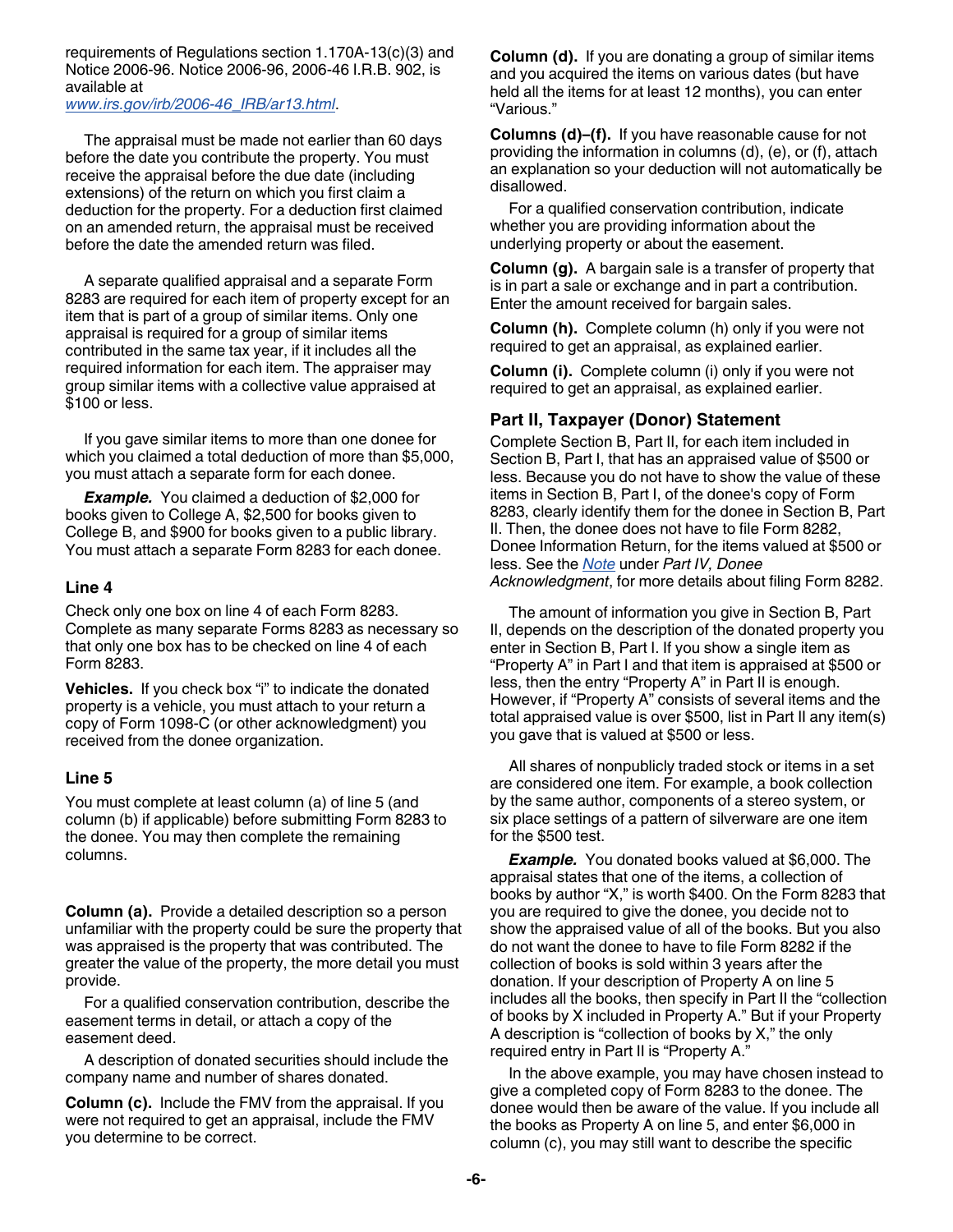<span id="page-6-0"></span>collection in Part II so the donee can sell it without filing Form 8282.

## **Part III, Declaration of Appraiser**

If you had to get an appraisal, you must get it from a qualified appraiser. A qualified appraiser is an individual who meets all the following requirements.

1. The individual either:

a. Has earned an appraisal designation from a recognized professional appraiser organization for demonstrated competency in valuing the type of property being appraised, or

b. Has met certain minimum education and experience requirements.

2. The individual regularly prepares appraisals for which he or she is paid.

3. The individual demonstrates verifiable education and experience in valuing the type of property being appraised. To do this, the appraiser can make a declaration that, because of his or her background, experience, education, and membership in professional associations, he or she is qualified to make appraisals of the type of property being valued. The declaration must be part of the appraisal. However, if the appraisal was already completed without this declaration, the declaration can be made separately and associated with the appraisal.

4. The individual has not been prohibited from practicing before the IRS under section 330(c) of title 31 of the United States Code at any time during the 3-year period ending on the date of the appraisal.

In addition, the appraiser must complete Part III of Form 8283. See section 170(f)(11)(E), Notice 2006-96, and Regulations section 1.170A-13(c)(5) for details.

If you use appraisals by more than one appraiser, or if two or more appraisers contribute to a single appraisal, all the appraisers must sign the appraisal and Part III of Form 8283.

Persons who cannot be qualified appraisers are listed in the Declaration of Appraiser. Generally, a party to the transaction in which you acquired the property being appraised will not qualify to sign the declaration. But a person who sold, exchanged, or gave the property to you may sign the declaration if the property was donated within 2 months of the date you acquired it and the property's appraised value did not exceed its acquisition price.

An appraiser may not be considered qualified if you had knowledge of facts that would cause a reasonable person to expect the appraiser to falsely overstate the value of the property. An example of this is an agreement between you and the appraiser about the property value when you know that the appraised amount exceeds the actual FMV.

Usually, appraisal fees cannot be based on a percentage of the appraised value unless the fees were paid to certain not-for-profit associations. See Regulations section 1.170A-13(c)(6)(ii).

**Identifying number.** The appraiser's taxpayer identification number (social security number or employer identification number) must be entered in Part III.

#### **Part IV, Donee Acknowledgment**

The donee organization that received the property described in Part I of Section B must complete Part IV. Before submitting page 2 of Form 8283 to the donee for acknowledgment, complete at least your name, identifying number, and description of the donated property (line 5, column (a)). If tangible property is donated, also describe its physical condition (line 5, column (b)) at the time of the gift. Complete Part II, if applicable, before submitting the form to the donee. See the instructions for Part II.

The person acknowledging the gift must be an official authorized to sign the tax returns of the organization, or a person specifically designated to sign Form 8283. When you ask the donee to fill out Part IV, you should also ask the donee to provide you with a contemporaneous written acknowledgment required by section 170(f)(8).

After completing Part IV, the organization must return Form 8283 to you, the donor. You must give a copy of Section B of this form to the donee organization. You may then complete any remaining information required in Part I. Also, Part III may be completed at this time by the qualified appraiser.

In some cases, it may be impossible to get the donee's signature on Form 8283. The deduction will not be disallowed for that reason if you attach a detailed explanation of why it was impossible.

**Note.** If it is reasonable to expect that donated tangible personal property will be used for a purpose unrelated to the purpose or function of the donee, the donee should check the "Yes" box in Part IV. In this situation, your deduction will be limited. In addition, if the donee (or a successor donee) organization disposes of the property within 3 years after the date the original donee received it, the organization must file Form 8282, Donee Information Return, with the IRS and send a copy to the donor. (As a result of the sale by the donee, the donor's contribution deduction may be limited or part of the prior year contribution deduction may have to be recaptured. See Pub. 526.) An exception applies to items having a value of \$500 or less if the donor identified the items and signed the statement in Section B, Part II, of Form 8283. See the instructions for Part II.

### **Failure To File Form 8283**

Your deduction generally will be disallowed if you fail to:

Attach a required Form 8283 to your return,

Get a required appraisal and complete Section B of Form 8283, or

Attach to your return a required appraisal of clothing or household items not in good used condition, an easement on a building in a registered historic district, or property for which you claimed a deduction of more than \$500,000. However, your deduction will not be disallowed if your failure was due to reasonable cause and not willful neglect or was due to a good-faith omission. If the IRS asks you to submit the form, you have 90 days to send a completed